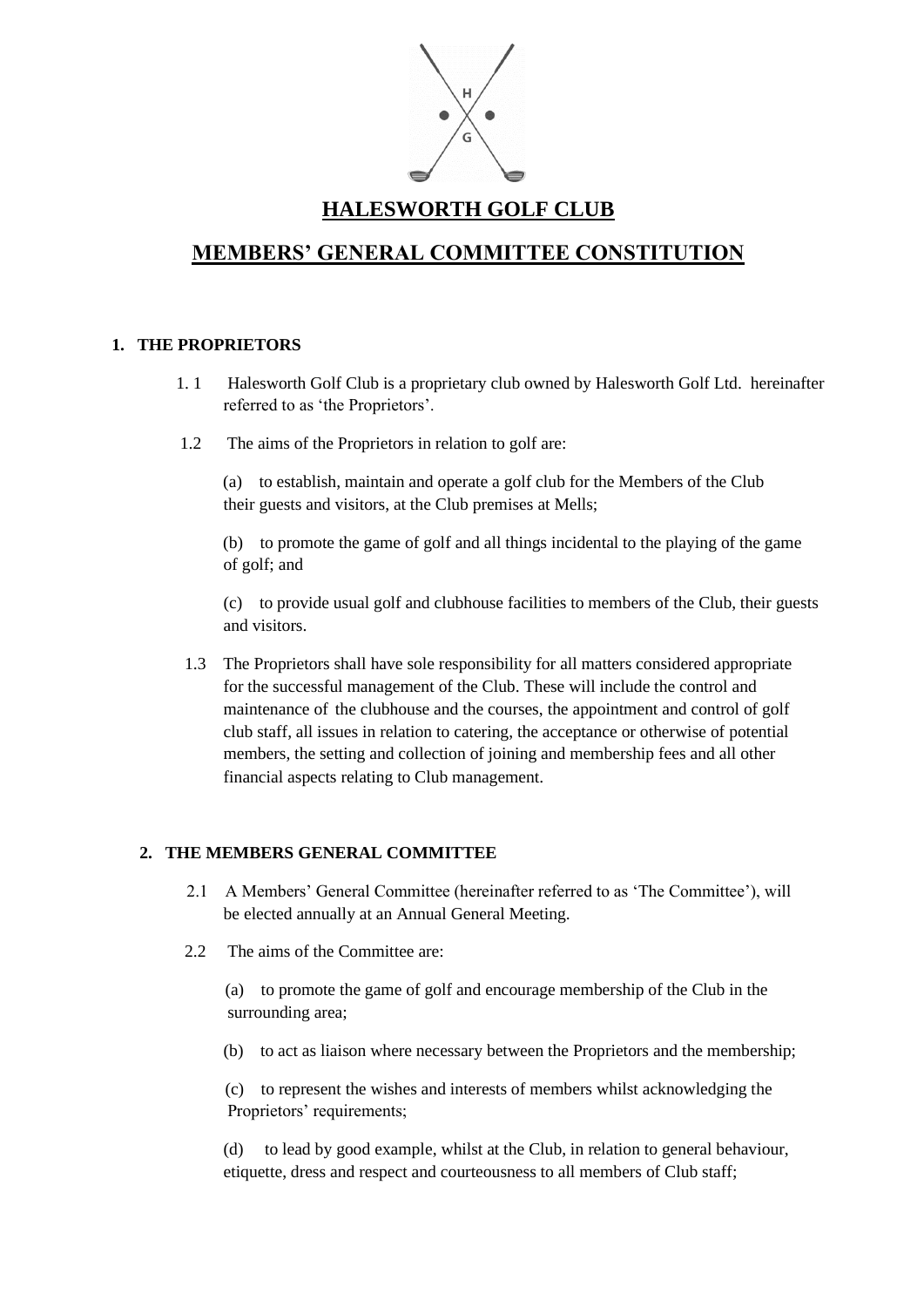(e) to act as ambassadors on behalf of the Club, and uphold it's good name and values with visitors to the Club and whilst at other golfing establishments;

- (f) to organise and manage internal competitive golf events;
- (g) to arrange inter-club matches both of a competitive and friendly nature;
- 2.3 The Committee shall have neither responsibility for, nor jurisdiction over, any matter mentioned in Para 1.3 above, or for any other matter that may be, from time to time, directed by the Proprietors.

#### **3. COMPOSITION OF THE COMMITTEE**

- 3.1 The Committee shall be constituted the following posts, elected annually from the membership:
	- (i) The Club Captain
	- (ii) The Club Vice-Captain
	- (iii) The Lady Captain
	- (iv) Elected Ladies Member
	- (v) Elected Ladies Member
	- (vi) The Seniors Captain
	- (vii) The Seniors Vice-Captain
	- (viii) The Junior Captain
	- (ix) The Competition Secretary
	- (x) The Handicap Secretary
	- (xi) The Treasurer
	- (xii) The Committee Secretary
	- (xiii) The Immediate Past Club Captain (ex-officio standing for one year only).

In addition representatives of the Proprietors shall be entitled to attend and speak at all meetings of the Committee but will have no entitlement to vote.

- 3.2 Members of the Committee will be drawn from those current full members of the Club who have attained at least one years continuous membership.
- 3.3 All members of the Committee shall be retired annually at an Annual General Meeting but (with exception of the Immediate Past Captain) may seek re-election at such a meeting.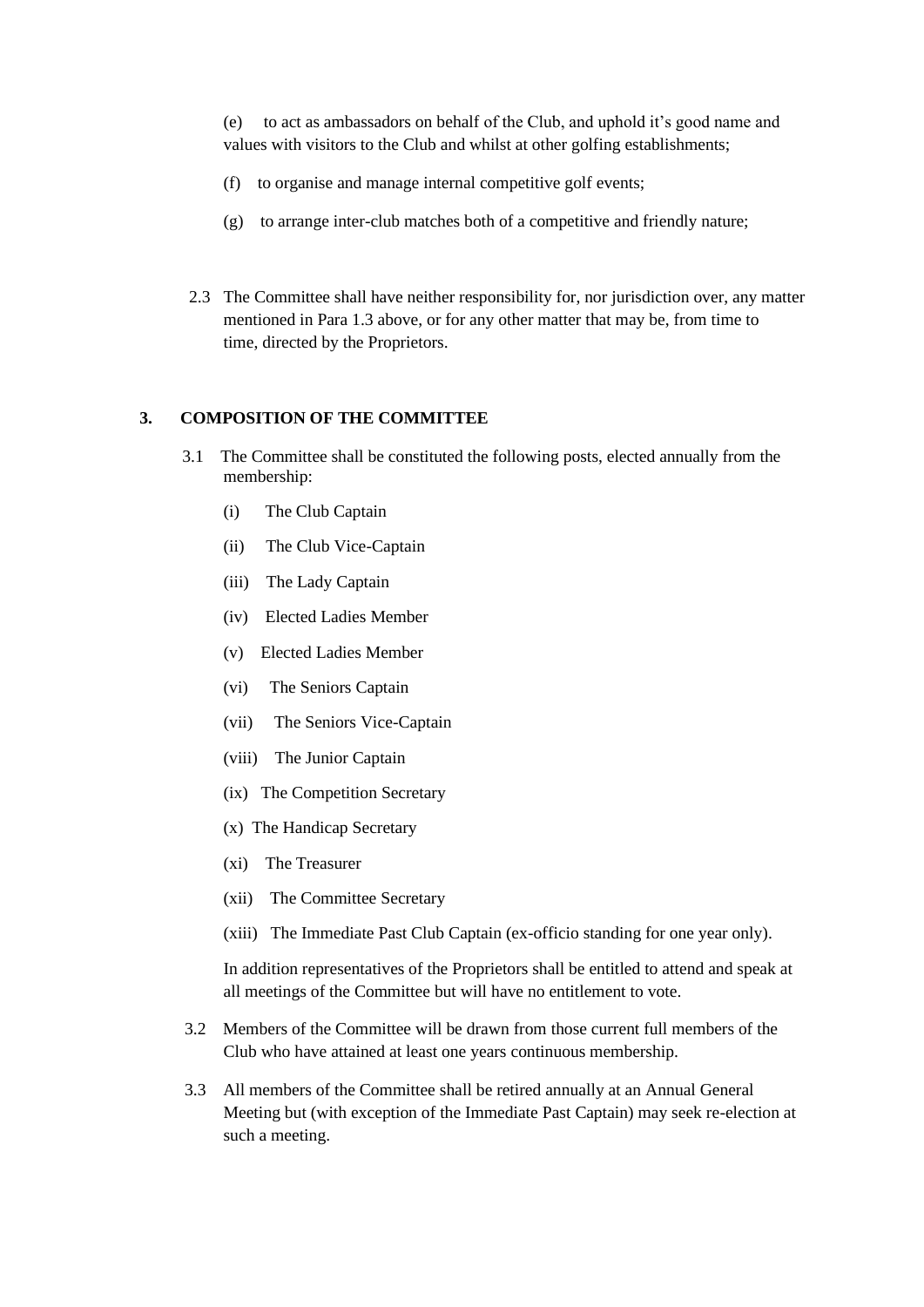3.4 The Committee may nominate candidates as prospective members of the Committee for the succeeding year and shall convey such nominations to the whole membership by written notice, at least six weeks prior to an Annual General Meeting. The membership will be invited to propose an alternative candidate(s) for any Committee position to be received by the Club Captain at least 14 days prior to an Annual General Meeting. Such nominations must include the name of the nominee, the post nominated, the name of the proposer and seconder and evidence that the person nominated is willing to stand.

In the event of two or more candidates being nominated for a particular post a secret ballot at an Annual General Meeting will be organised by the retiring committee.

- 3.5 Proposed candidates for any position on the Committee, whosoever may propose, must be sanctioned by the Proprietors prior to the acceptance of the nomination.
- 3.6 Should any elected member of the Committee leave the position, for whatever reason, earlier than the full term elected, the Committee may (by majority decision) choose one of the following options:

(a) Allow the post to remain vacant until the next Annual General Meeting;

(b) Co-opt any qualifying member to fill the post on a temporary basis until the next Annual General Meeting;

(c) Invite nominations, (as at 3.4 above), to fill the post from the membership and, where two or more nominations are received, organise an Extraordinary General Meeting where a secret ballot of all members present will be held. (*This will be particularly so in the case of the vacancy being that of Club Captain or Club Vice-Captain).*

 3.7 The Committee may, at any time, co-opt a member of the Club, who may have particular expertise or experience, in a matter either under discussion or to be discussed. The period of co-opting may be for just one, or several, meetings of the Committee.

### **4. ROLE AND RESPONSIBILITY OF THE COMMITTEE**

- 4.1 Individual roles of members of the Committee are listed below but collectively the Committee will be responsible for ensuring that the aims and objectives listed at 2.2 above are recognised and fulfilled.
- 4.2 The Committee shall be a run on a 'not for profit' basis but may raise funds from club competition entrance fees, legal lotteries, (e.g. 100 club) and social events, involving the game of golf or otherwise. Funds raising in whatever form, either existing or proposed, shall be with the express agreement of the Proprietors, only.
- 4.3 Funds will only be used for the benefit of all members and not for individual gain. Examples of use of funds are – payment of competition prizes, sponsorship of club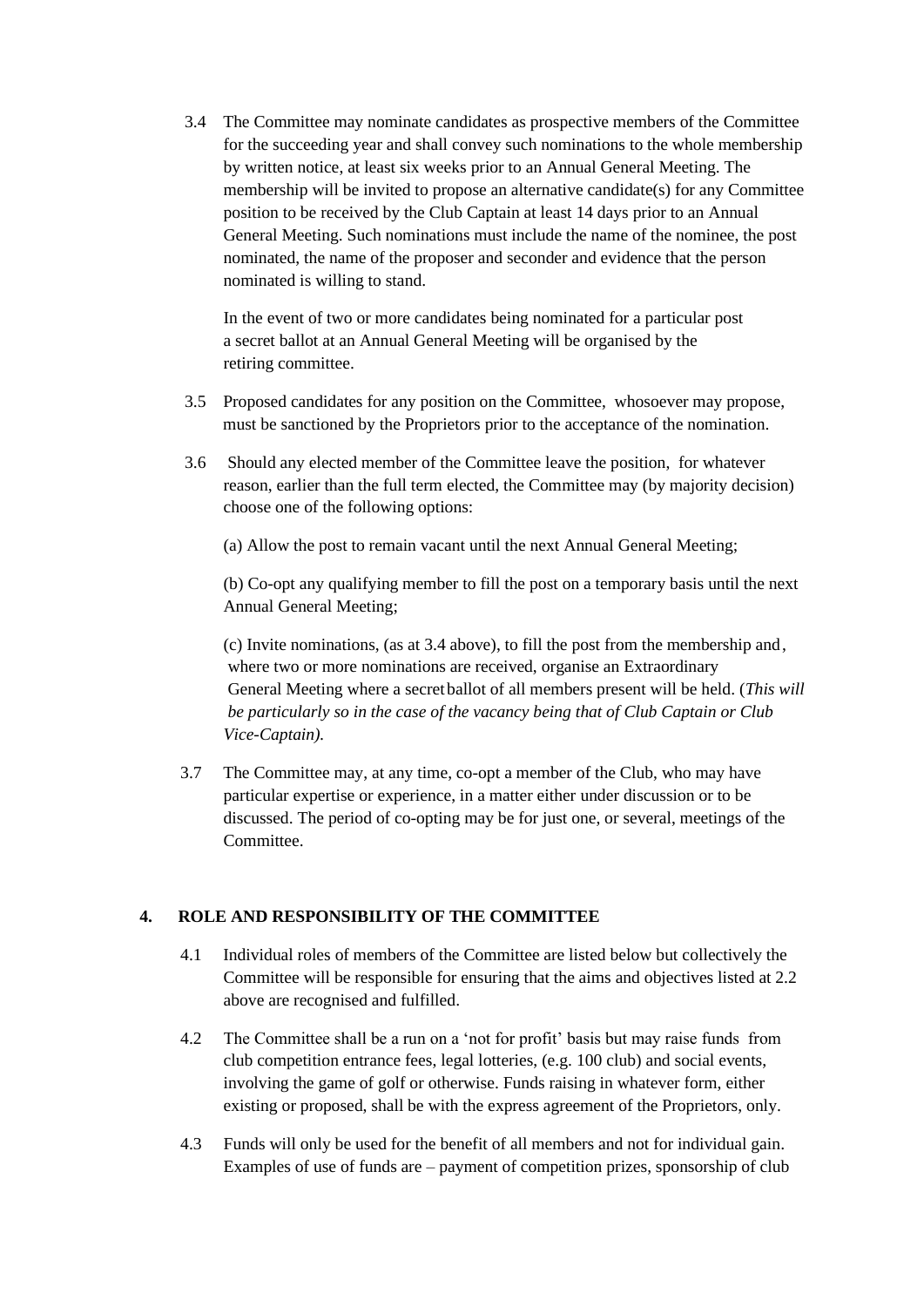teams in county competition, trophy engraving, refreshments for presentation evening and other events, to which all members are invited, and the like.

- 4.4 Sufficient funds shall be retained to permit payment of known and anticipated expenditure and the Committee will not allow the bank account(s) to become overdrawn nor to secure, or attempt to secure, any overdraft facility.
- 4.5 The financial year for the Committee will be from  $I<sup>st</sup> October to 30<sup>th</sup> September$ . The Committee will produce audited accounts at the Annual General Meeting for the latest financial year.
	- 4.6 The Committee shall have no power to incur any expense on behalf of the Proprietors without prior authority thereof, nor to give any warranty on behalf of the Proprietors.
	- 4.7 The Committee may act as a disciplinary body in respect of the breach, by members, of any of the rules of competitions arranged and managed by the Committee. Guidelines in respect of the manner in which disciplinary matters shall be addressed and resolved are shown at paragraph 6 below.
	- 4.8 The Committee has neither responsibility for, nor authority over, breaches of the Proprietors' club rules, save to report to the Proprietors any observed serious breach.
	- 4.9 The Committee will meet at least once per month through the golfing year and at any other time as considered necessary. Five members of the Committee will constitute a quorum, one of whom must be the Club Captain or Club Vice-Captain, who will chair the meeting. All members of the Committee will be advised of the time and date of any meeting and furnished with an agenda.
	- 4.10 Minutes of all matters discussed by the Committee, whether at monthly meetings or otherwise, will be taken and retained. A copy of the minutes will be furnished to all current Committee members and to the Proprietors, and made available for inspection by any club member. Minutes, once agreed and after necessary amendments made, will be signed and dated as a true record by the chair of the meeting.
	- 4.11 In matters where a vote is necessary, this will be conducted by show of hands, and the result of the votes, for and against a motion, recorded in the minutes. Where the vote results in a tie the chair of the meeting shall have a casting vote.
	- 4.12 The Committee will arrange an Annual General Meeting to be held in the month of December. All members shall be notified, by written notice displayed in the clubhouse, of the time, date and agenda for the meeting, at least six weeks prior to the date of the meeting. The notice will also contain Committee nominations for the Committee for the succeeding year.
	- 4.13 Members will be invited to notify the Club Captain at least 14 days prior to the date of the meeting of -

(a) Any motion for inclusion on the agenda. (There will be no facility for Any Other Business to be introduced at the meeting);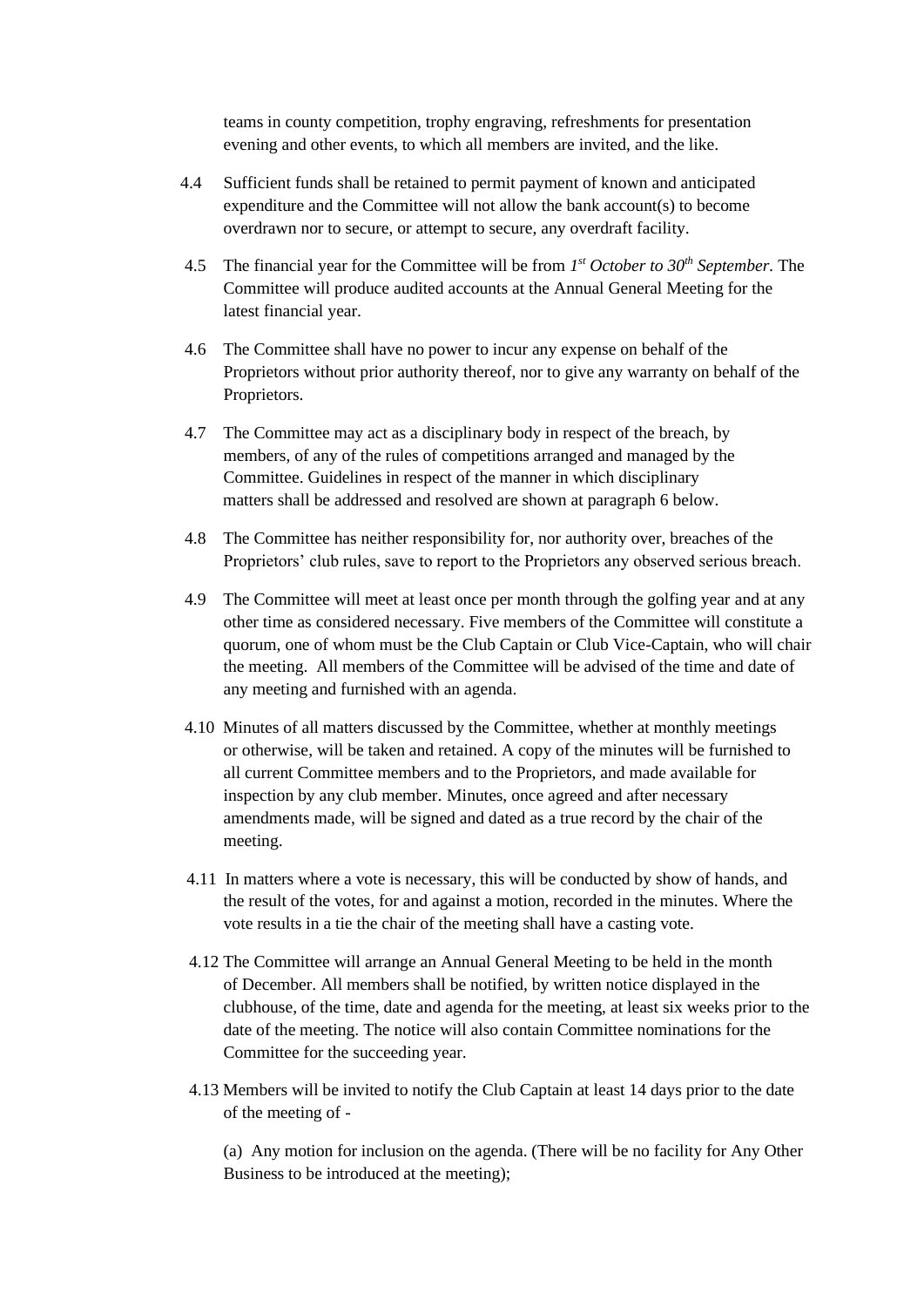(b) Nominations for any position on the Committee in accordance with 3.4 and 3.5 above.

The Committee shall have the right to refuse to allow the inclusion of a motion, or motions, put forward as prospective agenda items, and will furnish the member proposing, the reasons for the decision to refuse, either verbally or in writing.

- 4.14 The Committee shall have the power to appoint, subject to agreement of the Proprietors, a sub-committee for the purpose of furthering or researching any particular activity within the area of responsibility of the Committee. Such a subcommittee will comprise of at least three members of the existing Committee and other non-committee members of the Club as may be deemed necessary or expedient. Any such sub-committee shall keep minutes of its proceedings which shall be made available to the Committee and the proprietors and open to view by any Club member.
- 4.15 Any such appointed sub-committee will report findings to the whole Committee who will have the opportunity to discuss results and implement or otherwise, with amendment if necessary, such findings.
- 4.16 There shall be one standing sub-committee to fulfil the requirements of the Council of National Golf Unions (CONGU) rules for handicapping as defined by the World Handicap System. This will be known as the Handicap Sub-Committee and will comprise the Club Captain, the Handicap Secretary, the Competition Secretary and a representative of the Seniors. In addition, with the approval of the Club Committee, the Handicap Sub-Committee may appoint a deputy Handicap Secretary and can co-opt another member, if deemed necessary to broaden the sub-committee's peer oversight. Neither the deputy Handicap Secretary, nor the co-opted member, need be members of the main club committee. The Ladies Handicap Committee is separate from the Men's and consists of three lady members, one of whom is the Ladies Handicap secretary.
- 4.17 The Committee shall, in all of its activities, recognise and comply with the Rules of Golf and Amateur Status, as laid down from time to time, by the Royal and Ancient Golf Club of St Andrews (The R and A)
- 4.18 The Committee shall comply with the CONGU rules and regulations of the handicapping scheme and any conditions, imposed in the scheme, by the English Golf Union.

### **5. INDIVIDUAL DUTIES AND RESPONSIBILITIES**

- 5.1 The Committee has a collective responsibility for all matters in paras. 4.1 to 4.18 above, but, in addition, a duty to ensure that individual members' duties are satisfactorily administered, providing assistance and support where necessary. These individual duties and responsibilities are as follows:-
- (a) Club Captain –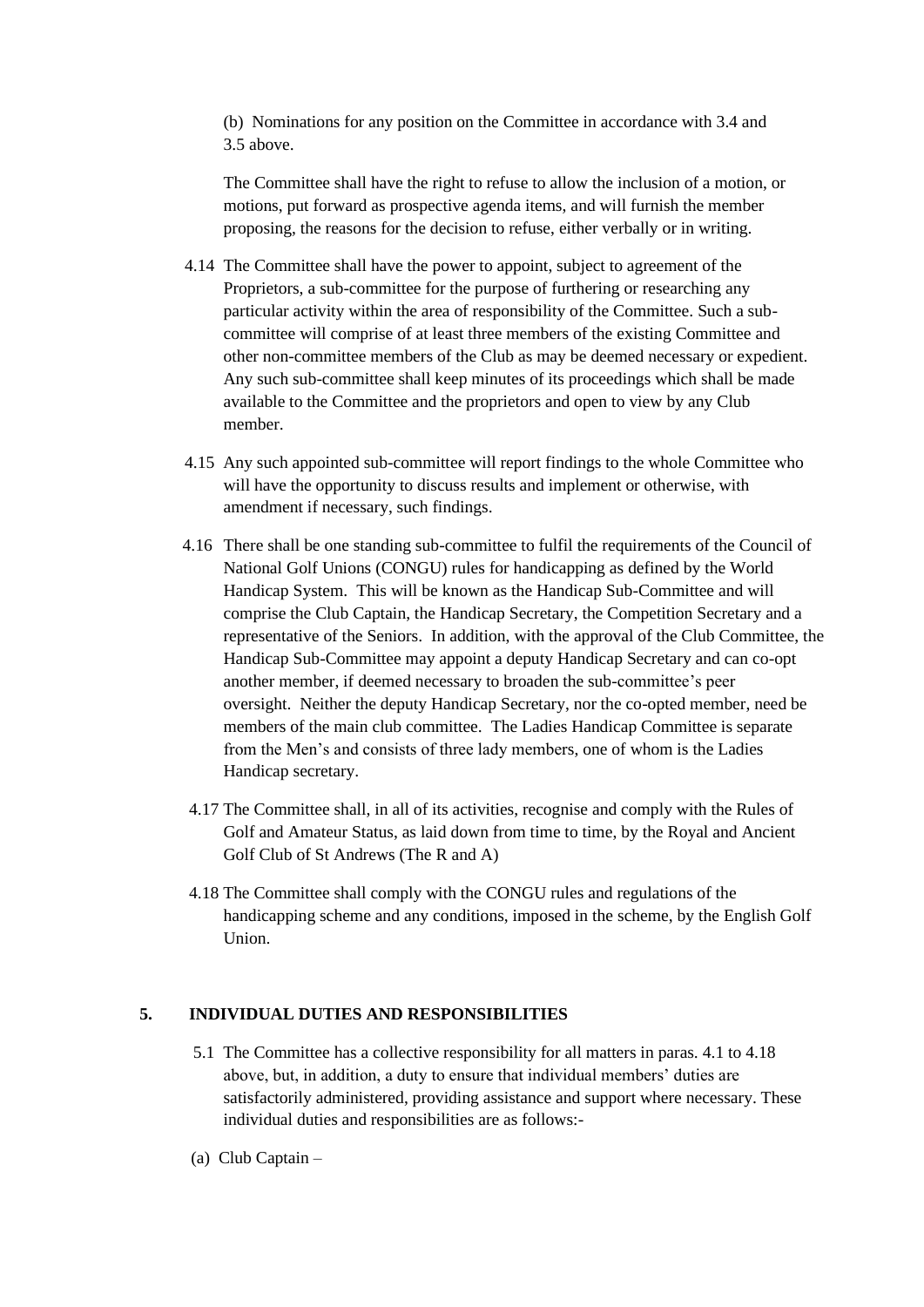- (i) Develop the Captain's role within the Club and as a representative;
- (ii) Represent the Club in external activities, e.g. matches;
- (iii) Be present at as many Club activities as possible;
- (iv) Chair meetings of the Committee, the Handicap Sub-Committee, the Annual General Meeting and any Extraordinary General Meeting;
- (v) Act as primary liaison with the Proprietor's representative as required;
- (vi) Play an active role in Club team selection:
- (vii) Work closely with the Vice-Captain to prepare him for his role in the succeeding year;
- (viii) Remain a Committee member for one year as immediate past Captain to provide continuity and support to the incoming Captain.
- (b) Club Vice-Captain
	- (i) Support the Club Captain in all his roles and stand in for him at his express request or in his absence;
	- (ii) Be present at as many Club activities as possible;
	- (iii) Maintain a close relationship with the Club Captain to prepare adequately for year as Club Captain;
	- (iv) Prepare, in consultation with Lady Vice-Captain, Senior's Secretary, Junior Organiser and the Proprietors, the fixture list for his year as Captain;
	- (v) Select his Vice Captain in accordance with 3.5 above and propose to the Committee at, or prior to, the September Committee meeting.
	- (c) Lady Captain
		- (i) Represent the interests of lady members at meetings of the Committee;
		- (ii) Report on the activities of the ladies sections.
	- (d) Elected Ladies Member(s)
		- (i) Stand in for the Lady Captain in her absence;
		- (ii) Represent the interests of lady members at meetings of the Committee;
		- (iii) Ensure that a ladies fixture list is prepared for the ensuing year.
	- (e) Seniors Captain & Seniors Vice Captain–
		- (i) Represent the interests of senior members (55 plus) at meetings of the Committee;
		- (ii) Report on the activities of the seniors section;
		- (iii) Ensure that a seniors' fixture list for the ensuing year is prepared.
	- (f) Junior Captain
		- (i) Represent the interests of junior club members at meetings of the Committee;
		- (ii) Report on activities of the junior section.
	- (g) Competition Secretary
		- (i) Post entry sheets on notice board for all monthly, trophy and knockout competitions;
		- (ii) Post order of play draw sheets on notice board as necessary;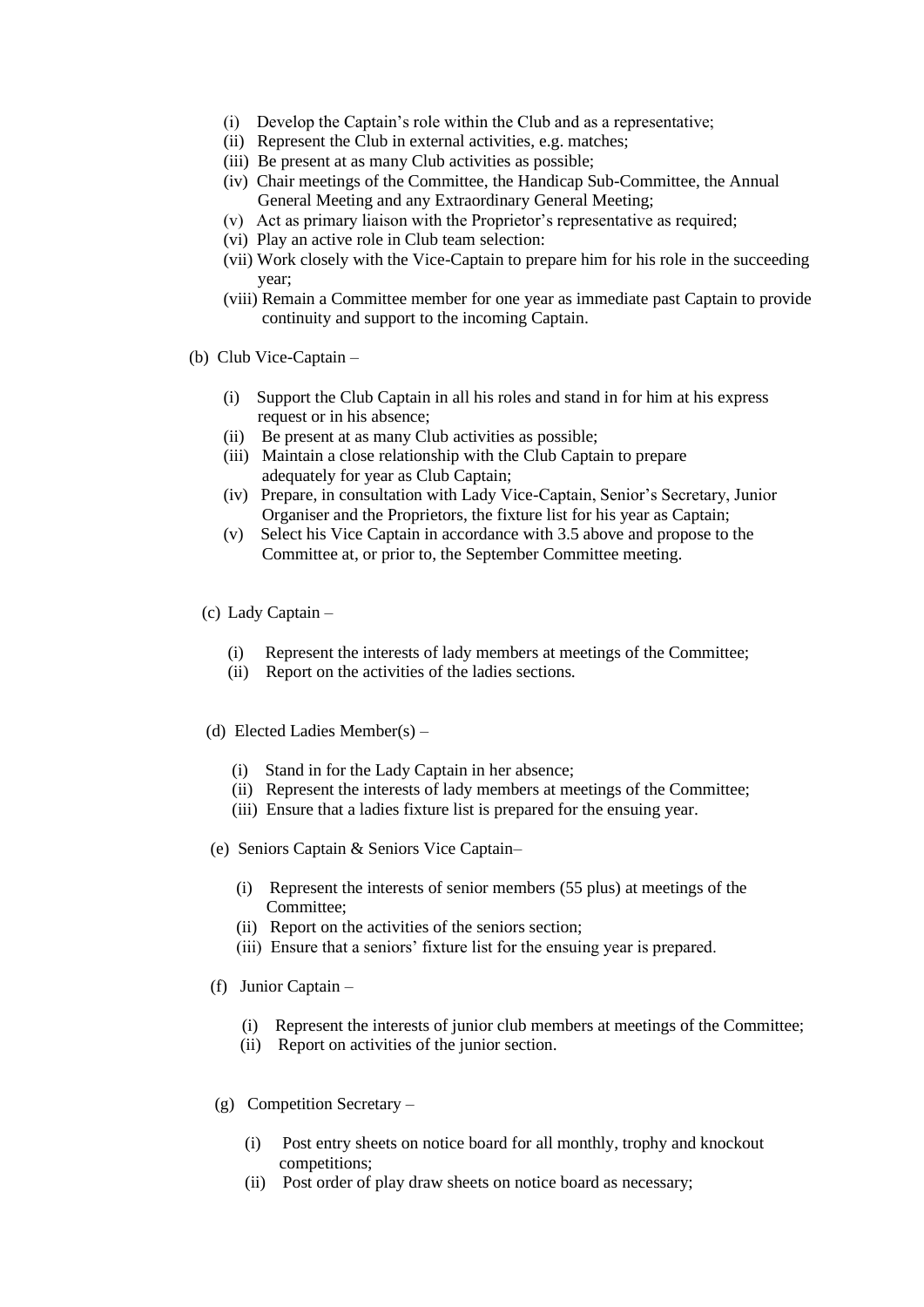- (iii) Prepare scorecards for all monthly and trophy competitions;
- (iv) Collect entry fees for all monthly, trophy and knockout competitions;
- (v) Collate, compute and post results of all monthly and trophy competitions;
- (vi) Post handicap lists as updated by the computing of competition results;
- (vii) Pay prize monies to the Proprietor for adding to winners' club cards;
- (viii) Pass to treasurer the balance of monies collected from monthly, trophy and knockout competitions;
- (ix) Maintain an honours list through the year to enable trophies and prizes to be presented at the presentation evening;
- (x) Ensure all trophies are engraved prior to the presentation evening.
- (h) Handicap Secretary
	- (i) Formulate and maintain up to date handicaps for all Club members under the rules of WHS
	- (ii) Issue handicaps to new members on the basis of either a previous club handicap or the acceptance of three cards for handicap;
	- (iii) Collect and compute supplementary cards and issue revised handicaps as necessary;
	- (iv) Liaise with secretaries of other clubs where a member holds membership elsewhere;
	- (v) Post any revised handicap list;
	- (vi) Attend handicap sub-committee meetings;
	- (vii) Perform an annual review of all members' handicaps under the rules of WHS
- (i) Treasurer
	- (i) Organise the method of collection of monies;
	- (ii) Collect and account for all income from golf and social events;
	- (iii) Write cheques for all outgoings and account for all items of expenditure;
	- (iv) Report current financial situation at each meeting of the Committee;
	- (v) Prepare audited, annual income and expenditure account *(as at 30th September)* for the Annual General Meeting;
	- (vi*) Two signatures required for cheques. Signatories shall include, treasurer Club Captain, Vice-Captain and Social Secretary only.*
- (j) Committee Secretary
	- (i) Record, reproduce and circulate to all Committee members, minutes of each Committee meeting;
	- (ii) Retain the signed copy of the minutes of previous Committee meetings:
	- (iii) Record minutes of the Annual General Meeting and of any Extraordinary General Meeting;
	- (iv) Reproduce and make available to attendees the immediately previous Annual General Meeting minutes at the Annual General Meeting;
	- (v) Post details of the Annual General Meeting, the agenda and Committee nominations for posts at least six weeks prior to the meeting – notice to include invitation for members to nominate and propose motions for the agenda;
	- (vi) Prepare and post any notice as required by the Committee.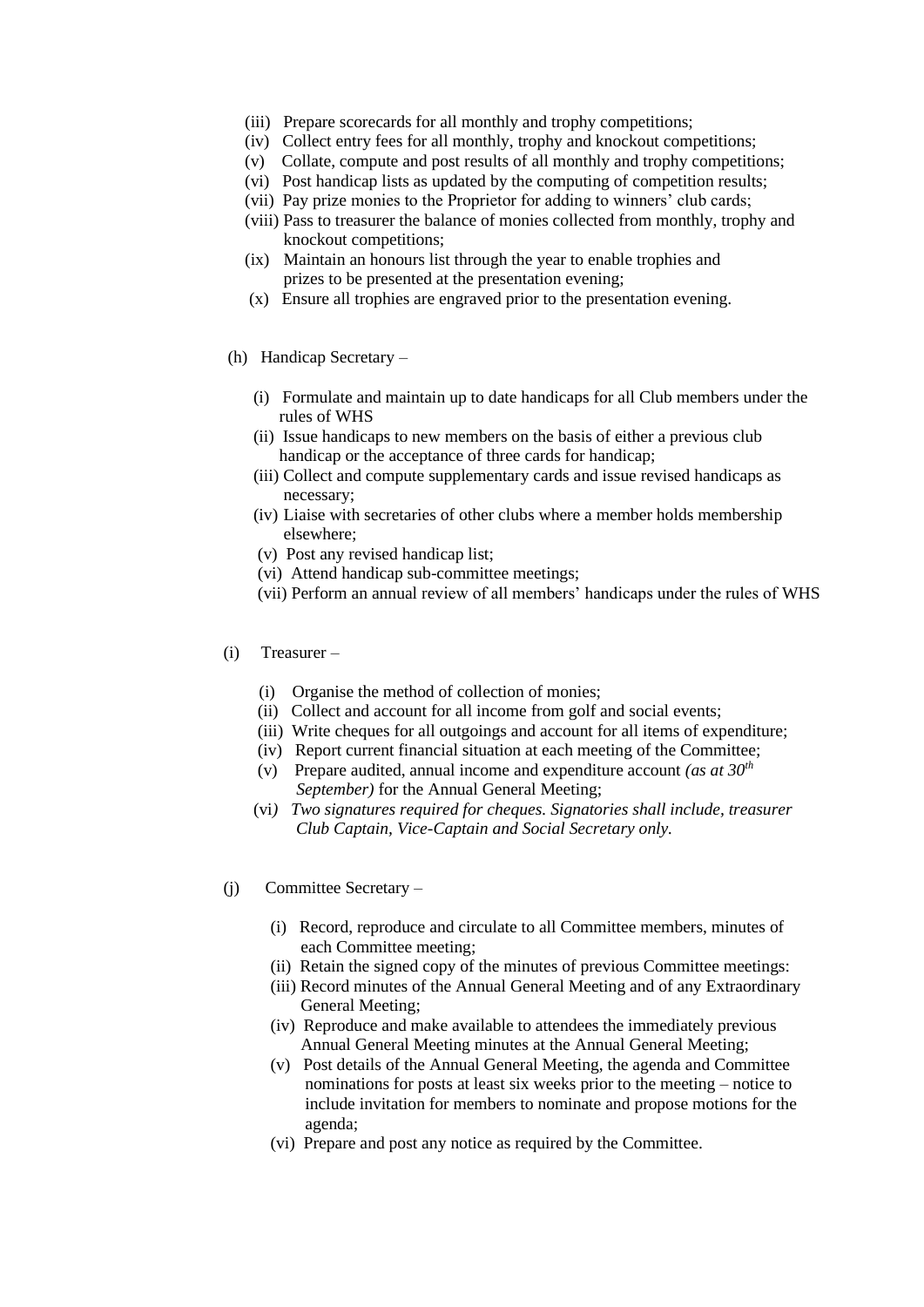- (k) Immediate Past Captain
	- (i) Attend meetings of the Committee to provide continuity and to act in an advisory role.

### **6. THE COMMITTEE AS A DISCIPLINARY AUTHORITY**

- 6.1 The Committee shall have power to act as a discipline authority only in matters involving breaches of rules by members in competitive golf arranged and managed by the Committee. Before commencing any disciplinary procedure the Proprietors shall be informed.
- 6.2 For all competitive golf events the Committee shall:-
	- (a) Prescribe rules for entry by way of qualification, handicap, format etc. and make these rules available to all entrants;
	- (b) Set entry fees and post entry/start sheets;
	- (c) Prescribe and display rules relating to payment of entry fees, failure to show, lateness on the tee, leaving the course before completion of round, slow play, return of scorecards, etc.
- 6.3 The Committee shall appoint, as necessary, a discipline sub-committee consisting of at least three Committee members, one of whom shall be the Club Captain or Club Vice- Captain, to investigate any known, alleged or suspected breach of any prescribed rule. No member of the Committee who is witness to the events under review shall be allowed to act as part of the sub-committee.
- 6.4 During the course of the investigation the discipline sub-committee may take evidence from any member, with knowledge of, or witness to, the incident(s) under review. Opportunity will also be given to the member under review, to give reason or excuse, either verbally or in writing.
- 6.5 Where a member is found, on the balance of probability, to be in breach of a prescribed rule, a number of possible sanctions will be available. These will include no further action, warning, penalty strokes, disqualification, loss of hole or match in match play and suspension from a number of future Club competitions. The member will be advised of the decision and sanction either verbally or in writing, as appropriate.
- 6.6 In determining a penalty for the breach or breaches, the sub-committee will take full cognisance of the rules of golf, as currently applied by the R and A, and rules of handicapping, as laid down by CONGU.
- 6.7 The discipline sub-committee will report its conclusions to the full Committee at the next meeting of the Committee.

### **7. EXTRAORDINARY GENERAL MEETINGS**